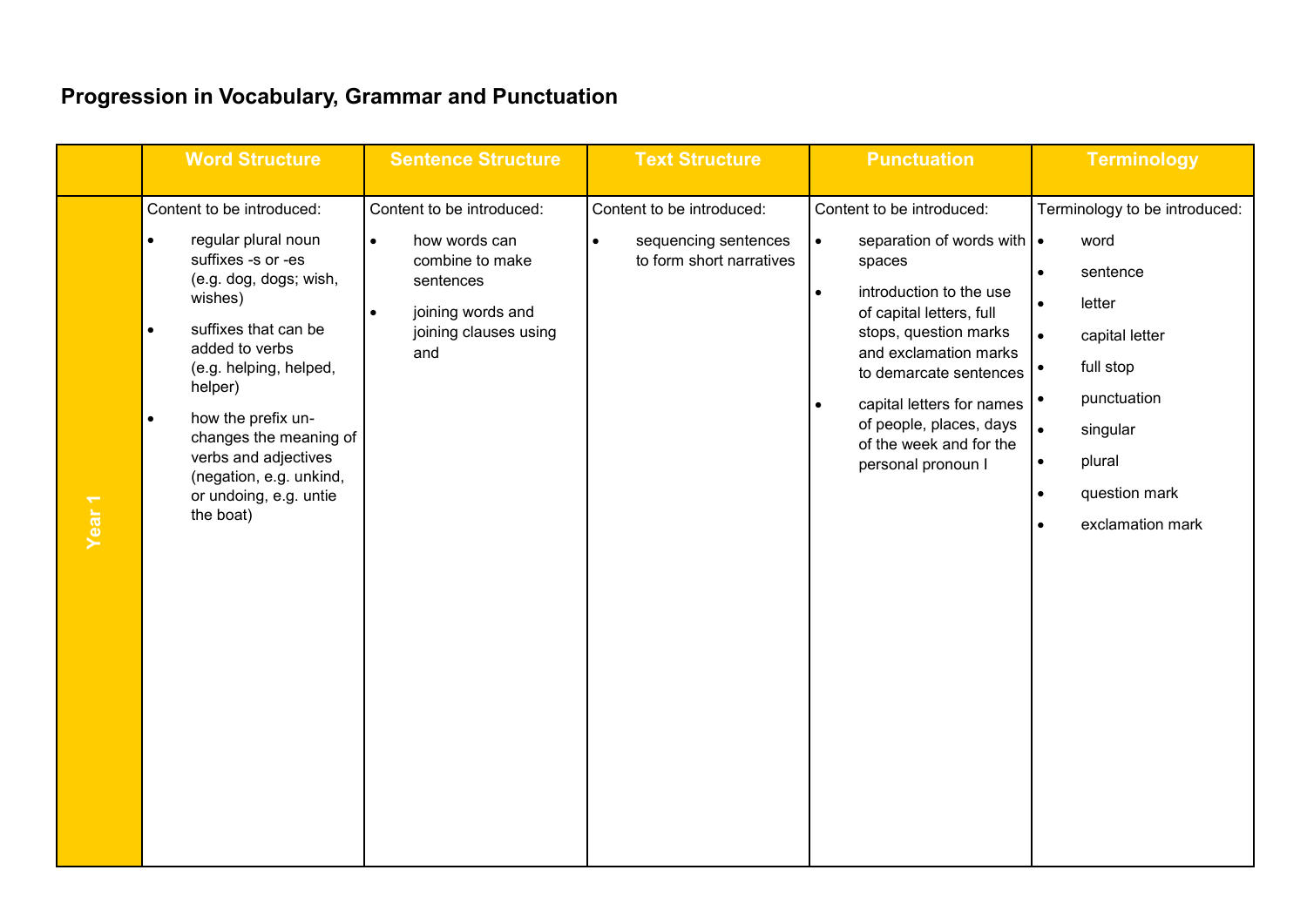|                   | <b>Word Structure</b>                                                                                                                                                                                                                                                                                                                                                                                                                                     | <b>Sentence Structure</b>                                                                                                                                                                                                                                                                                                                                   | <b>Text Structure</b>                                                                                                                                                                                                                                                                             | <b>Punctuation</b>                                                                                                                                                                                                                                                                                                                               | <b>Terminology</b>                                                                                                                                                                                                              |
|-------------------|-----------------------------------------------------------------------------------------------------------------------------------------------------------------------------------------------------------------------------------------------------------------------------------------------------------------------------------------------------------------------------------------------------------------------------------------------------------|-------------------------------------------------------------------------------------------------------------------------------------------------------------------------------------------------------------------------------------------------------------------------------------------------------------------------------------------------------------|---------------------------------------------------------------------------------------------------------------------------------------------------------------------------------------------------------------------------------------------------------------------------------------------------|--------------------------------------------------------------------------------------------------------------------------------------------------------------------------------------------------------------------------------------------------------------------------------------------------------------------------------------------------|---------------------------------------------------------------------------------------------------------------------------------------------------------------------------------------------------------------------------------|
| Year <sub>2</sub> | Content to be introduced:<br>formation of nouns<br>$\bullet$<br>using suffixes such as<br>-ness, -er<br>compound nouns<br>$\bullet$<br>formation of adjectives<br>$\bullet$<br>using suffixes such as<br>-ful, -less (A fuller list of<br>suffixes can be found in<br>the spelling appendix)<br>use of the suffixes -er<br>$\bullet$<br>and -est to form<br>comparisons of<br>adjectives and adverbs<br>the use of -ly to turn<br>adjectives into adverbs | Content to be introduced:<br>subordination (using<br>when, if, that, because)<br>and co-ordination (using<br>or, and, or but)<br>expanded noun phrases •<br>for description and<br>specification (e.g. the<br>blue butterfly, plain<br>flour, the man in the<br>moon)<br>sentences with different<br>forms: statement,<br>question, exclamation,<br>command | Content to be introduced:<br>the consistent use of<br>$\bullet$<br>present tense versus<br>past tense throughout<br>texts<br>use of the continuous/<br>progressive form of<br>verbs in the present and<br>past tense to mark<br>actions in progress<br>(e.g. she is drumming,<br>he was shouting) | Content to be introduced:<br>capital letters, full stops,<br>$\bullet$<br>question marks and<br>exclamation marks to<br>demarcate sentences<br>$\bullet$<br>commas to separate<br>items in a list<br>apostrophes to mark<br>$\bullet$<br>contracted forms in<br>spelling<br>apostrophes to mark<br>$\bullet$<br>singular possessions in<br>nouns | Terminology to be introduced:<br>verb<br>I۰<br>tense (past, present)<br>adjective<br>noun<br>$\bullet$<br>noun phrase<br>adverb<br>statement<br>question<br>exclamation<br>command<br>apostrophe<br>comma<br>compound<br>suffix |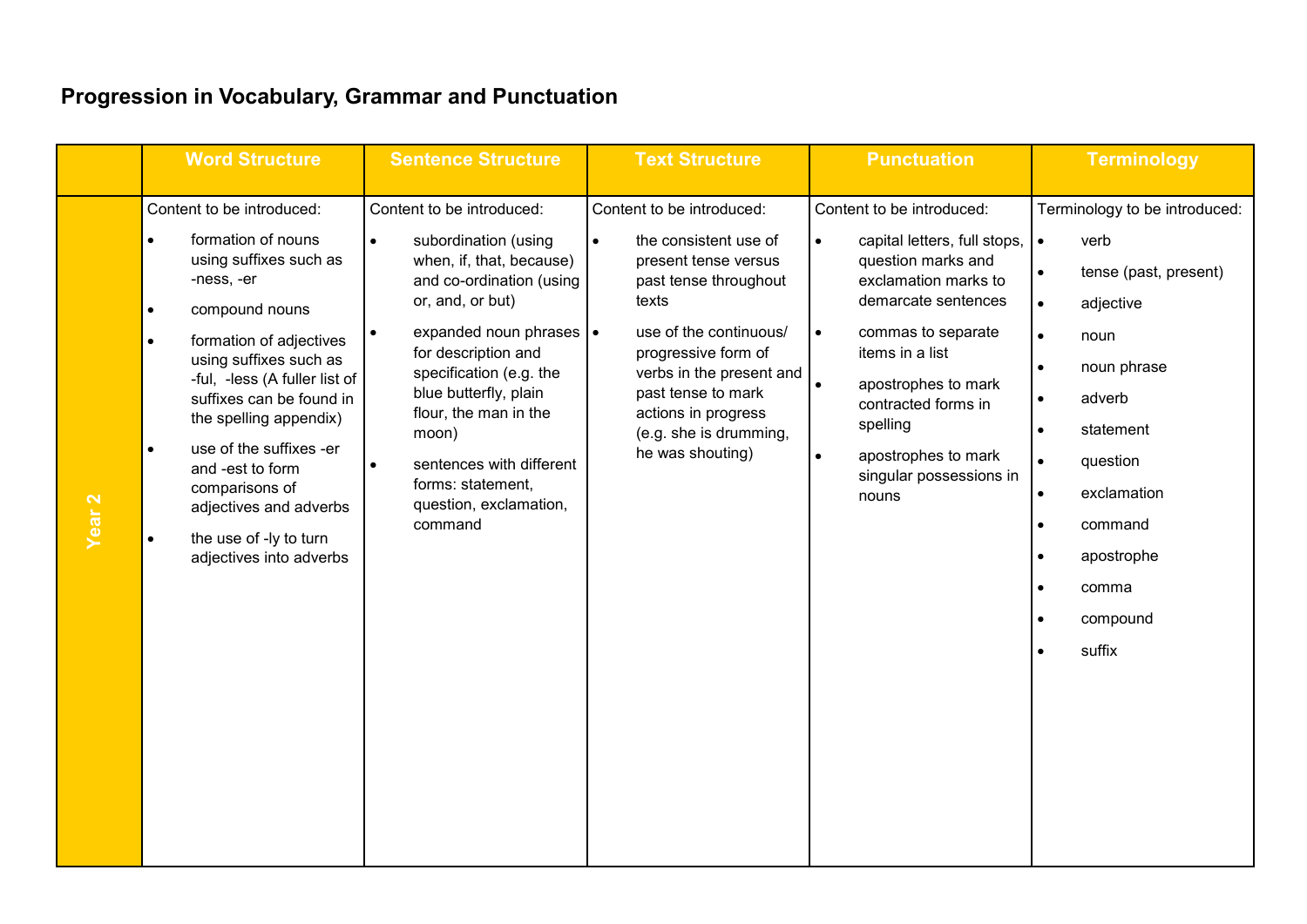|                   | <b>Word Structure</b>                                                                                                                                                                                                                                                                                                                         | <b>Sentence Structure</b>                                                                                                                                                                                                                                                                       | <b>Text Structure</b>                                                                                                                                                                                                                                                                                                                                   | <b>Punctuation</b>                                                                                         | <b>Terminology</b>                                                                                                                                                                                                                                                                          |
|-------------------|-----------------------------------------------------------------------------------------------------------------------------------------------------------------------------------------------------------------------------------------------------------------------------------------------------------------------------------------------|-------------------------------------------------------------------------------------------------------------------------------------------------------------------------------------------------------------------------------------------------------------------------------------------------|---------------------------------------------------------------------------------------------------------------------------------------------------------------------------------------------------------------------------------------------------------------------------------------------------------------------------------------------------------|------------------------------------------------------------------------------------------------------------|---------------------------------------------------------------------------------------------------------------------------------------------------------------------------------------------------------------------------------------------------------------------------------------------|
| Year <sub>3</sub> | Content to be introduced:<br>formation of nouns<br>$\bullet$<br>using a range of<br>prefixes, such as<br>super-, anti-, auto-<br>use of the forms a or an<br>$\bullet$<br>according to whether<br>the next word begins<br>with a consonant or a<br>vowel (e.g. a rock, an<br>open box)<br>word families based on<br>$\bullet$<br>common words | Content to be introduced:<br>expressing time, place<br>$\bullet$<br>and cause using:<br>conjunctions (e.g. when,<br>♦<br>before, after, while, so,<br>because)<br>adverbs (e.g. then, next,<br>♦<br>soon, therefore)<br>or prepositions (e.g.<br>♦<br>before, after, during, in,<br>because of) | Content to be introduced:<br>introduction to<br>$\bullet$<br>paragraphs as a way to<br>group related material<br>$\bullet$<br>headings and<br>sub-headings to aid<br>presentation<br>use of the present<br>$\bullet$<br>perfect form of verbs<br>instead of the simple<br>past (e.g. he has gone<br>out to play contrasted<br>with he went out to play) | Content to be introduced:<br>introduction to inverted<br>$\bullet$<br>commas to punctuate<br>direct speech | Terminology to be introduced:<br>word family<br>$\bullet$<br>conjunction<br>$\bullet$<br>adverb<br>preposition<br>$\bullet$<br>direct speech<br>$\bullet$<br>inverted commas (or<br>$\bullet$<br>speech marks)<br>prefix<br>consonant<br>vowel<br>$\bullet$<br>clause<br>subordinate clause |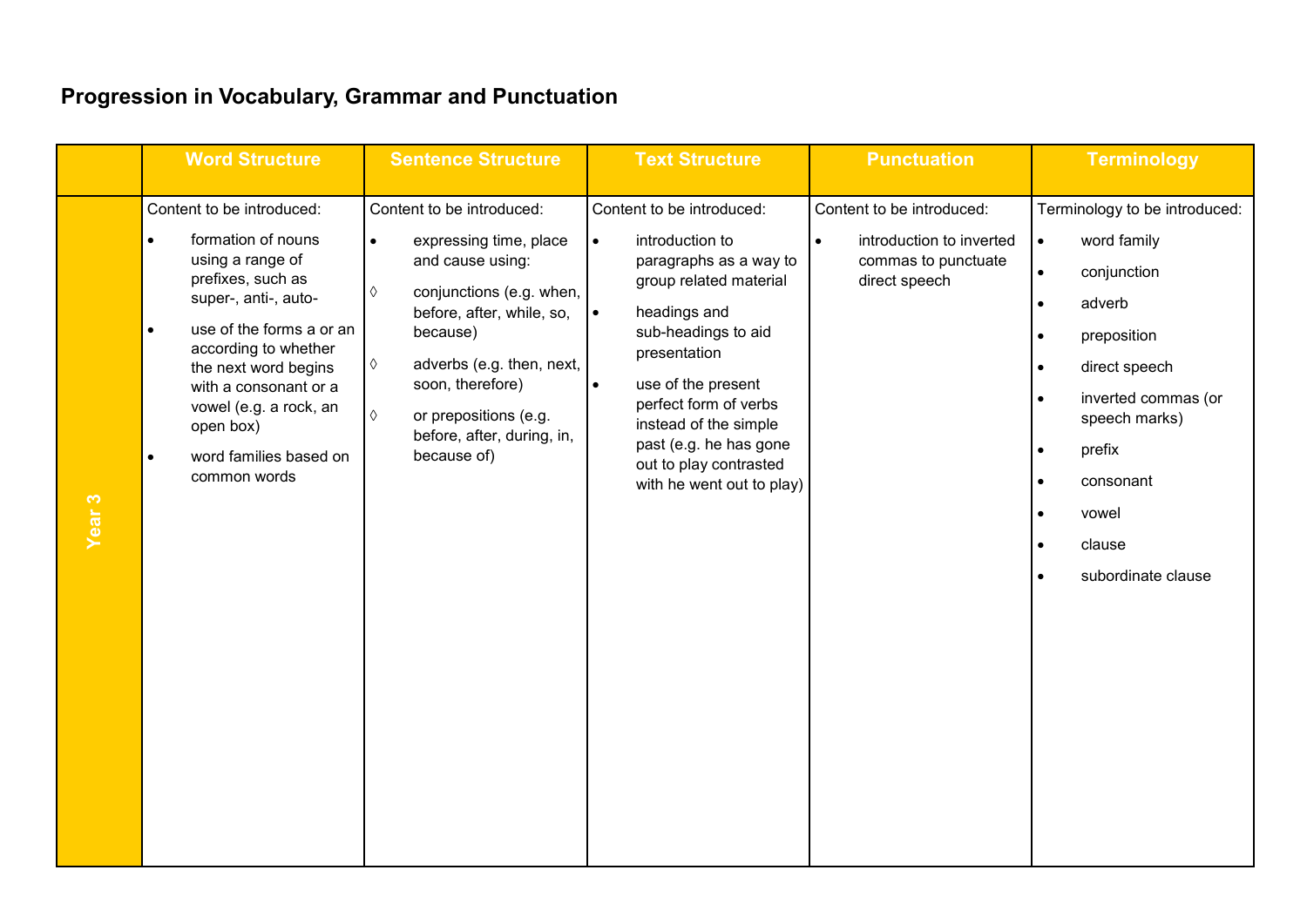|                   | <b>Word Structure</b>                                                                                                                                                                                                                                                   | <b>Sentence Structure</b>                                                                                                                                                                                                                                                                                                                                | <b>Text Structure</b>                                                                                                                                                                                                                 | <b>Punctuation</b>                                                                                                                                                                                                                                                                                                                                                                         | <b>Terminology</b>                                                                                                               |
|-------------------|-------------------------------------------------------------------------------------------------------------------------------------------------------------------------------------------------------------------------------------------------------------------------|----------------------------------------------------------------------------------------------------------------------------------------------------------------------------------------------------------------------------------------------------------------------------------------------------------------------------------------------------------|---------------------------------------------------------------------------------------------------------------------------------------------------------------------------------------------------------------------------------------|--------------------------------------------------------------------------------------------------------------------------------------------------------------------------------------------------------------------------------------------------------------------------------------------------------------------------------------------------------------------------------------------|----------------------------------------------------------------------------------------------------------------------------------|
| Year <sub>4</sub> | Content to be introduced:<br>the grammatical<br>difference between<br>plural and possessive<br>-s<br>standard English forms<br>$\bullet$<br>for verb inflections<br>instead of local spoken<br>forms (e.g. we were<br>instead of we was, or I<br>did instead of I done) | Content to be introduced:<br>fronted adverbials<br>$\bullet$<br>use of commas after<br>fronted adverbials (e.g.<br>Later that day, I heard<br>the bad news)<br>noun phrases expanded<br>by the addition of<br>modifying adjectives,<br>nouns and preposition<br>phrases (e.g. the<br>teacher expanded to the<br>strict maths teacher with<br>curly hair) | Content to be introduced:<br>use of paragraphs to<br>$\bullet$<br>organise ideas around a<br>theme<br>appropriate choice of<br>$\bullet$<br>pronoun or noun within<br>and across sentences<br>to aid cohesion and<br>avoid repetition | Content to be introduced:<br>use of inverted commas   •<br>$\bullet$<br>and other punctuation to<br>indicate direct speech<br>(e.g. a comma after the<br>reporting clause; end<br>punctuation within<br>inverted commas. The<br>conductor shouted, "Sit<br>down!")<br>apostrophes to mark<br>$\bullet$<br>singular and plural<br>possession (e.g. the<br>girl's name, the girls'<br>names) | Terminology to be introduced:<br>pronoun<br>possessive pronoun<br>$\bullet$<br>adverbial<br>$\bullet$<br>determiner<br>$\bullet$ |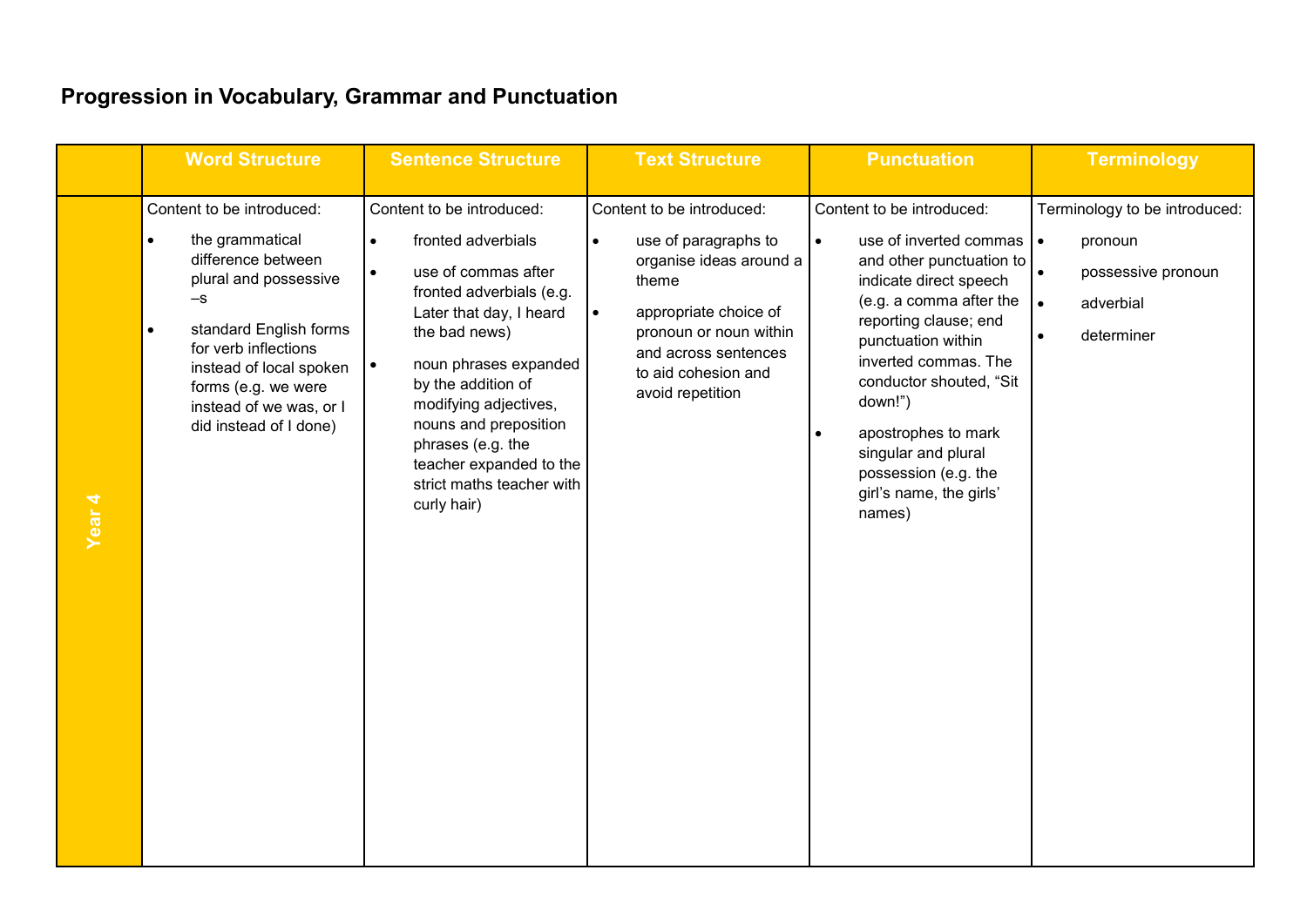|                   | <b>Word Structure</b>                                                                                                                                                                                       | <b>Sentence Structure</b>                                                                                                                                                                                                                                                                                                                                  | <b>Text Structure</b>                                                                                                                                                                                                                                                                                                                            | <b>Punctuation</b>                                                                                                                                                           | <b>Terminology</b>                                                                                                                                                                   |
|-------------------|-------------------------------------------------------------------------------------------------------------------------------------------------------------------------------------------------------------|------------------------------------------------------------------------------------------------------------------------------------------------------------------------------------------------------------------------------------------------------------------------------------------------------------------------------------------------------------|--------------------------------------------------------------------------------------------------------------------------------------------------------------------------------------------------------------------------------------------------------------------------------------------------------------------------------------------------|------------------------------------------------------------------------------------------------------------------------------------------------------------------------------|--------------------------------------------------------------------------------------------------------------------------------------------------------------------------------------|
| Year <sub>5</sub> | Content to be introduced:<br>converting nouns or<br>$\bullet$<br>adjectives into verbs<br>using suffixes<br>$(e.g.-ate, -ise, -ify)$<br>verb prefixes (e.g. dis-,<br>$\bullet$<br>de-, mis-, over- and re-) | Content to be introduced:<br>relative clauses<br>$\bullet$<br>beginning with who,<br>which, where, when,<br>whose, that or an<br>omitted relative pronoun<br>$\bullet$<br>indicating degrees of<br>possibility using modal<br>verbs (e.g. might,<br>should, will, must)<br>indicating degrees of<br>possibility using<br>adverbs (e.g. perhaps,<br>surely) | Content to be introduced:<br>devices to build<br>$\bullet$<br>cohesion within a<br>paragraph (e.g. then,<br>after that, this, firstly)<br>$\bullet$<br>linking ideas across<br>paragraphs using<br>adverbials of time<br>(e.g. later), place<br>(e.g. nearby) and<br>number (e.g. secondly)<br>or tense choices (e.g.<br>he had seen her before) | Content to be introduced:<br>brackets, dashes or<br>$\bullet$<br>commas to indicate<br>parenthesis<br>$\bullet$<br>use of commas to<br>clarify meaning or avoid<br>ambiguity | Terminology to be introduced:<br>relative clause<br>$\bullet$<br>modal verb<br>relative pronoun<br>parenthesis<br>$\bullet$<br>bracket<br>$\bullet$<br>dash<br>cohesion<br>ambiguity |